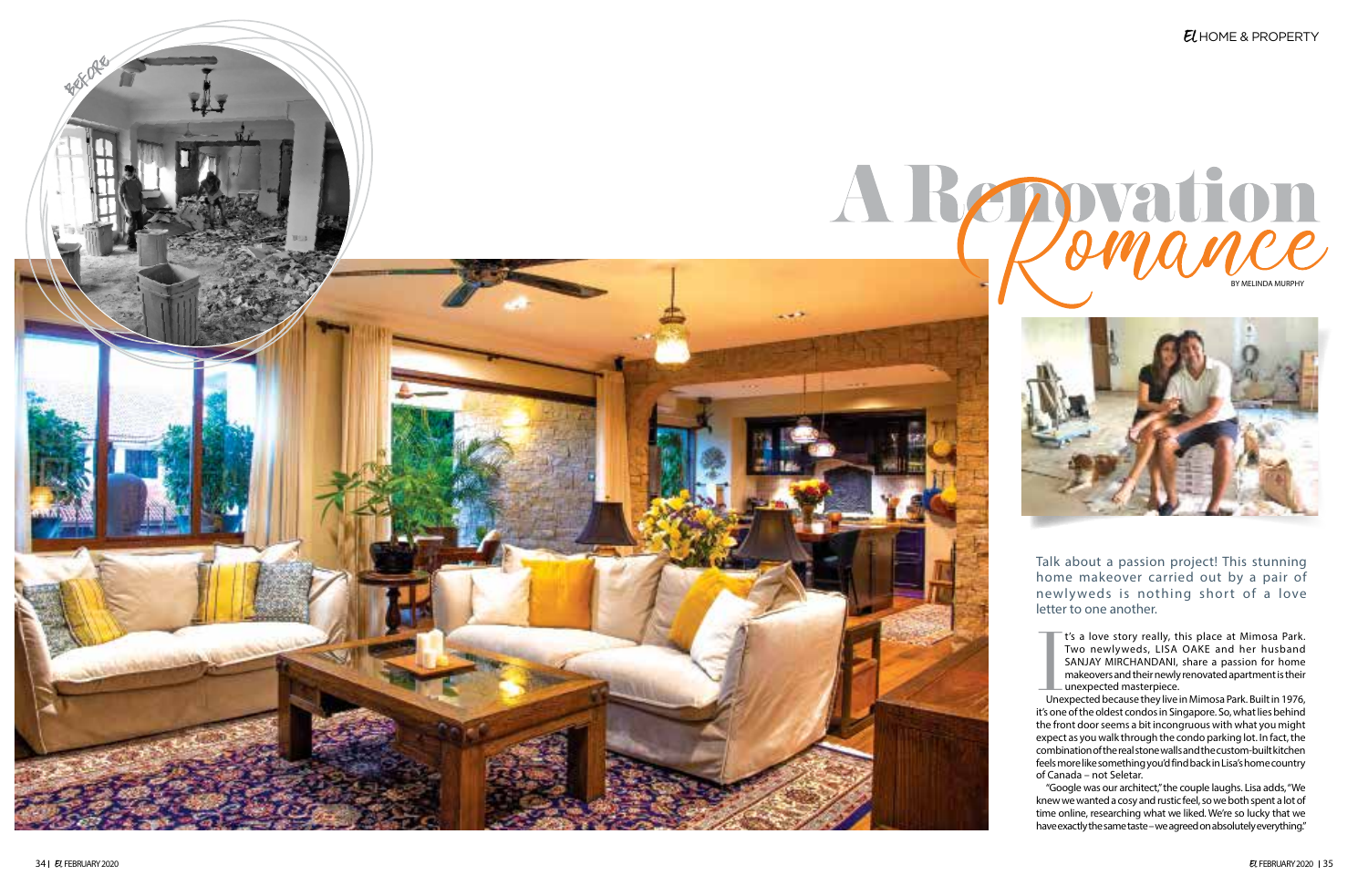



# The stone wall

Even though Sanjay had renovated another home previously, sourcing things in Singapore was no easy task. For starters, there's the impressive stone wall that sets the tone for the entire home. "We went to eight different places to look at walls, but nothing was quite like the one we wanted," explains Sanjay. "We finally found a gigantic granite boulder at a place called Hot Spring Stone. They used this big burner and a stone-cutting machine and started chiselling it off for us. The pieces had to be thin so they would go on the wall properly. I think the guy thought we were a little crazy," says Sanjay, with a twinkle in his eye. His love for this project is as apparent as Lisa's.

They hired two contractors to execute the renovation and bring their designs to life. Richard Pang from Square Room Interior Design oversaw most of the work, including the installation of the stone wall. Lisa wanted an arch and she also wanted every stone to have a slightly different shape. That meant the artisan who installed the wall had to further re-cut and shape each piece by hand before cementing it into place.

"If all the stones are too uniform, it loses that cosy feel and doesn't look authentic," Lisa explains. "We also wanted to extend the wall out to the balcony to make the space feel larger. We were lucky that the condo management let us do it. The arch was the trickiest bit, by far."





## The kitchen

The second contractor, Calsia Lee from Mu Dian, focused on the navy blue kitchen and master bedroom closet. An open layout was important to Lisa and Sanjay, so they hired an engineer to confirm they could move the kitchen from its original location, taking out both a bathroom and bedroom to make it happen. Moving the pipes and drainage was a difficult task, but the result was worth it: a beautiful, open-concept kitchen.

"Lisa is a fantastic cook," beams Sanjay. "I wanted her to have the kitchen of her dreams so we designed every detail, including the butler's pantry and wine shelves. We found this giant slab of South American suar wood in Mandai and we knew we wanted to use it for the island countertop. Calsia did an amazing job and custom-built the island specifically to fit that piece of wood."

Figuring out where the island should go was trickier. "We originally wanted it to run parallel to the cooker, but realised it wouldn't fit. So, we put tape on the floor and kept rearranging it until we had just the right placement. We didn't want people to keep bumping into each other in the kitchen. It had to feel spacious."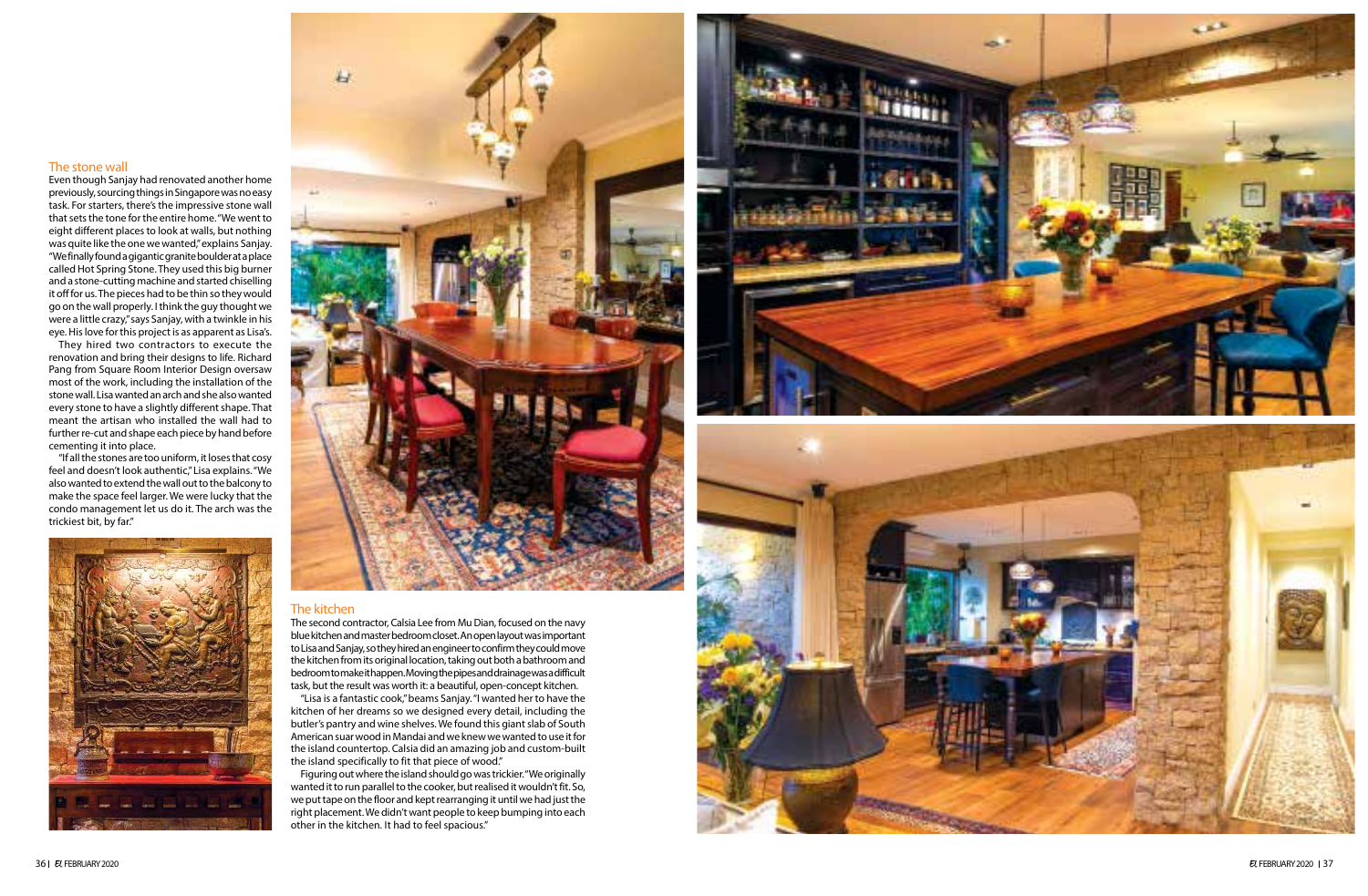

Thanks to an incredibly powerful vent with a booster installed above the stove, the family can cook favourites such as sausage and roasted red pepper pasta or lamb chops with fresh rosemary, cumin and chilli without food smells permeating the living room furniture.

## Their favourite touches

A lot of the details that make the kitchen – and the rest of the home – truly special were shipped from overseas. Sanjay, a captain with Singapore Airlines, had the 42-inch farmhouse copper sink customdesigned in India.

The 300-year-old firebacks – cast-iron pictures that were once used to retain heat at the backs of fireplaces – were imported from France. They were made by carving scenes into wood, with the planks then placed into sand, and molten metal poured on top. You can tell a true





antique fireback because you can still see the lines where the boards would have joined up.

"I was searching for backsplash ideas because I wanted something a little different. I saw a photo of a fireback being used as a backsplash and fell in love with the idea," says Lisa. "We located two perfect pieces at a warehouse in Paris. As it happened, Sanjay was flying to Paris the very next day."

Sanjay picks up the story: "It turns out the antique dealer was only a half-hour walk from my hotel. I bought them both and then had to figure out how to get them back to Singapore. They're not only heavy, but also very old. TNT agreed to ship them for us. The package total weight was 213kg."

It took five men to lift and hold the firebacks to install them. One was placed behind the stove and the other at the entrance to the front door. The fireback behind the stove is flanked by ceramic tiles that closely resemble old tin tiles. The difference is the ceramic is easy to clean, as is the fireback, which only needs to be wiped down and occasionally oiled.

The floors throughout the apartment are also ceramic, a tile that looks like hardwood. "I love the look of hardwood," explains Lisa, "but wood scratches easily and termites can be a problem in Singapore. The ceramic is sturdy enough for an apartment full of teenagers and pets." She's referring to Logan, 16, a student at the Singapore American School, Evan, 19, who's at Western University in London, Ontario, and the couple's Cavalier King Charles Spaniel and two rescue cats.

### The extras

Some things, such as crown moulding, were easy to find in Singapore, whereas the thick baseboards they preferred were not available here and had to be imported from Belgium.

"We renovated every inch of this 2,154-squarefoot apartment," Sanjay laughs. There are now three bedrooms, an office and a nice space for Lisa's helper Flora who's been with her for almost 20 years. Sanjay even made sure that Lisa, the former co-host of CNBC's Squawk Box and now CEO of Oake Media, had a custombuilt makeup table in the bedroom. They also added shortened twelve-inch grills to each window ledge to keep their beautiful, large plants from sliding off.

As for furnishings, some – such as the sofas from Taylor B – are new, but a lot of things came from their two lives prior to their marriage. They melded together perfectly, just like the couple themselves.

"We've had so much fun doing this project together," said Lisa. "It consumed the six months that it took us to do it, but we loved every minute. We're ready for the next one!"